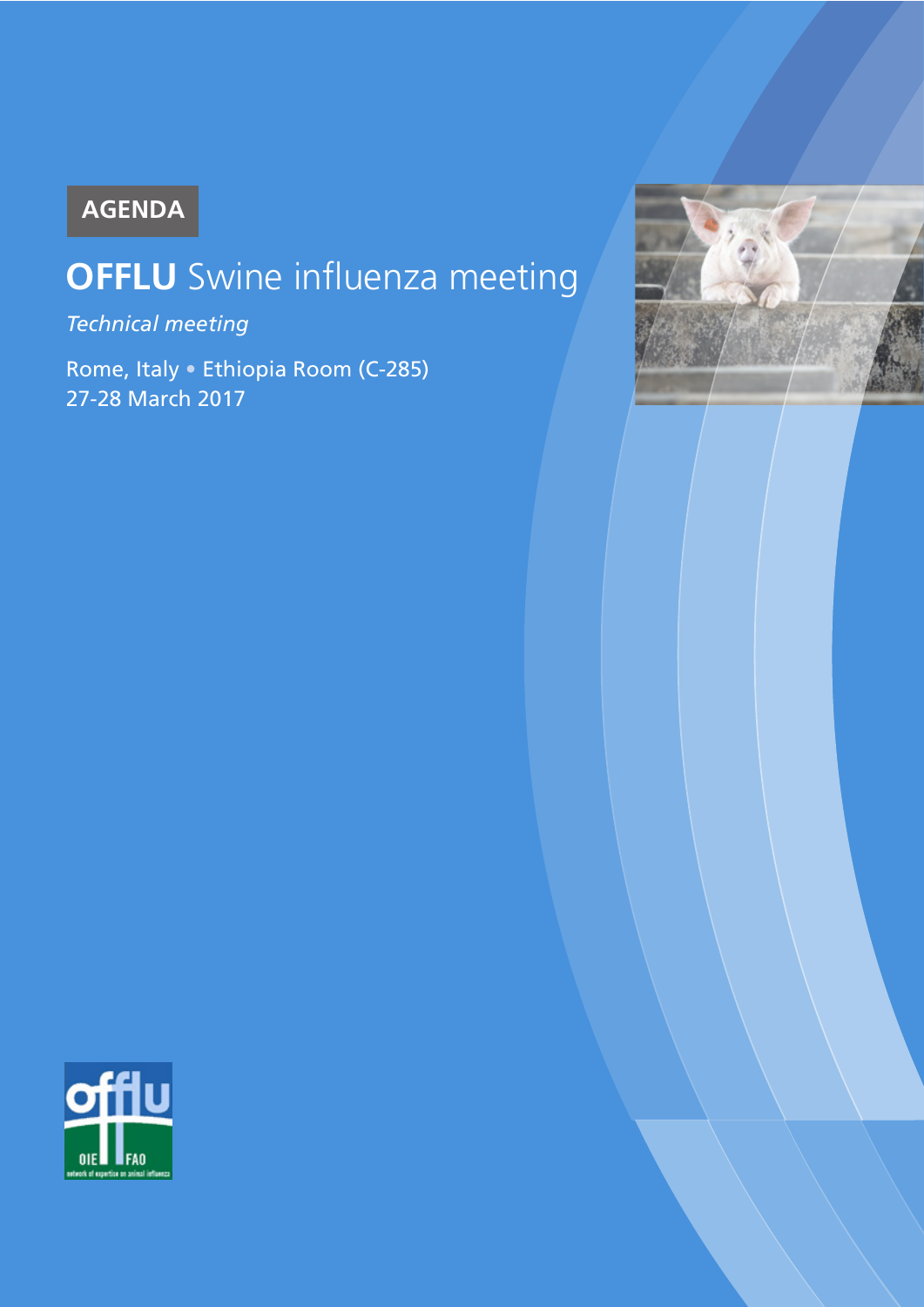

# DAY 1 Monday 27 March

*Chair: Nicola Lewis*

| $09:00 - 09:15$ |  | Welcome, introductions and clear mandate for the meeting |  |  |  | <b>FAO/OIE/Chairs</b> |
|-----------------|--|----------------------------------------------------------|--|--|--|-----------------------|
|-----------------|--|----------------------------------------------------------|--|--|--|-----------------------|

### **SESSION ON CURRENT SURVEILLANCE IN PIGS BY CONTINENT – UPDATED SURVEILLANCE DATA AND RESEARCH ACTIVITIES SINCE DECEMBER 2015**

| $09:15 - 10:30$ | Asia                                                                                                                                                            |                                                                     |
|-----------------|-----------------------------------------------------------------------------------------------------------------------------------------------------------------|---------------------------------------------------------------------|
| (10 min each)   | • Australia                                                                                                                                                     | Frank Wong                                                          |
|                 | $\bullet$ China                                                                                                                                                 | Hualan Chen                                                         |
|                 | • Japan                                                                                                                                                         | Taki Saito                                                          |
|                 | • Vietnam                                                                                                                                                       | Nguyen Tung                                                         |
|                 | • Thailand                                                                                                                                                      | <b>Bandit Nuansrichy</b>                                            |
|                 | • South Korea                                                                                                                                                   | Young Ki Choi                                                       |
|                 | • Hong Kong                                                                                                                                                     | Nominated expert                                                    |
| $10:30 - 11:00$ | <b>Group photo and coffee break</b>                                                                                                                             |                                                                     |
| $11:00 - 11:30$ | <b>Europe</b>                                                                                                                                                   |                                                                     |
| (10 min each)   | • Europe and non-US, not covered elsewhere                                                                                                                      | Nicola Lewis                                                        |
|                 | $\bullet$ France                                                                                                                                                | Gaelle Simon                                                        |
|                 | • Research update                                                                                                                                               | Kristien van Reeth                                                  |
| $11:30 - 12:30$ | <b>Americas</b>                                                                                                                                                 |                                                                     |
| (10 min each)   | • USA surveillance                                                                                                                                              | Sabrina Swenson                                                     |
|                 | • USA herd-based research                                                                                                                                       | Marie Culhane                                                       |
|                 | • USA research                                                                                                                                                  | Amy Vincent                                                         |
|                 | • Canada                                                                                                                                                        | John Pasick                                                         |
|                 | • Brazil                                                                                                                                                        | Janice Zanella                                                      |
|                 | • Argentina/South America                                                                                                                                       | Ariel Pereda                                                        |
| $12:30 - 12:40$ | <b>Africa</b>                                                                                                                                                   |                                                                     |
|                 | . Nigeria and other countries                                                                                                                                   | Clement Meseko                                                      |
| $12:40 - 13:00$ | Action items stemming from research and surveillance updates                                                                                                    | Group discussion                                                    |
| $13:00 - 14:00$ | <b>Lunch break</b>                                                                                                                                              |                                                                     |
|                 | <b>SESSION ON PUBLIC HEALTH UPDATES</b>                                                                                                                         |                                                                     |
| $14:00 - 14:30$ | <b>Strains of concerns</b>                                                                                                                                      |                                                                     |
| (15 min each)   | • CDC update                                                                                                                                                    | <b>Todd Davis</b>                                                   |
|                 | • St. Jude update                                                                                                                                               | Richard Webby                                                       |
| $14:30 - 15:00$ | IAV-S data for WHO VCM                                                                                                                                          | Nicola Lewis, Richard<br>Webby and Todd Davis<br>WHO representative |
| $15:00 - 16:00$ | Antigenic risk assessment for human pandemic preparedness<br>and global antigenic diversity of swine IAV and participation<br>in human risk assessment pipeline | Amy Vincent and<br>Nicola Lewis                                     |
| $16:00 - 16:30$ | <b>Coffee break</b>                                                                                                                                             |                                                                     |
| $16:30 - 17:30$ | H3 clade classification discussion                                                                                                                              | Amy Vincent, Nicola                                                 |
|                 |                                                                                                                                                                 | Lewis and Todd Davis                                                |

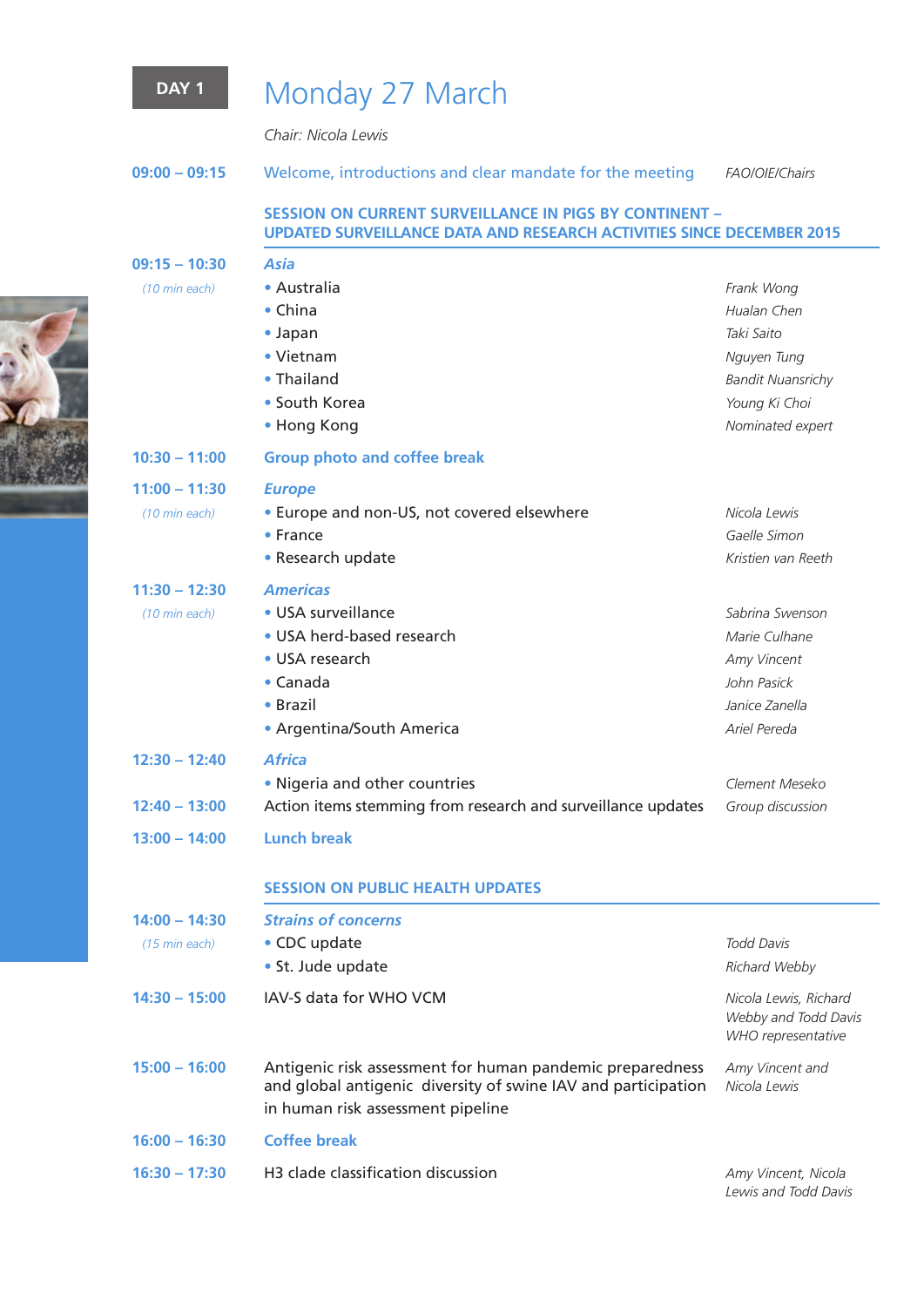## DAY 2 Tuesday 28 March

*Chair: Marie Culhane*

| $09:00 - 09:15$ | OFFLU update                                                                                                                                      | Peter Daniels                          |
|-----------------|---------------------------------------------------------------------------------------------------------------------------------------------------|----------------------------------------|
| $09:15 - 10:15$ | WHO public health research agenda for influenza                                                                                                   | Richard Webby and<br><b>Todd Davis</b> |
| $10:15 - 10:30$ | Review of current and future group representatives<br>needed to fully capture global swine influenza<br>surveillance data and research activities |                                        |
| $10:30 - 10:45$ | Election of new co-chair                                                                                                                          |                                        |
| $10:45 - 11:00$ | <b>Coffee break</b>                                                                                                                               |                                        |
| $11:00 - 11:30$ | Follow up from action points of previous meeting                                                                                                  |                                        |
| $11:30 - 12:00$ | Setting new tasks and action points for the group to work on                                                                                      |                                        |
| $12:00 - 14:00$ | Lunch break                                                                                                                                       |                                        |
| $14:00 - 17:00$ | Workshop on antigenic cartography and antigenic landscapes<br>tools and integration                                                               | Nicola Lewis                           |

### **MEETING GOAL**

To share global surveillance data on the genetic and antigenic characteristics of currently circulating swine influenza A viruses, identify data gaps and outputs beneficial to both animal and human health, and find ways to fill them.